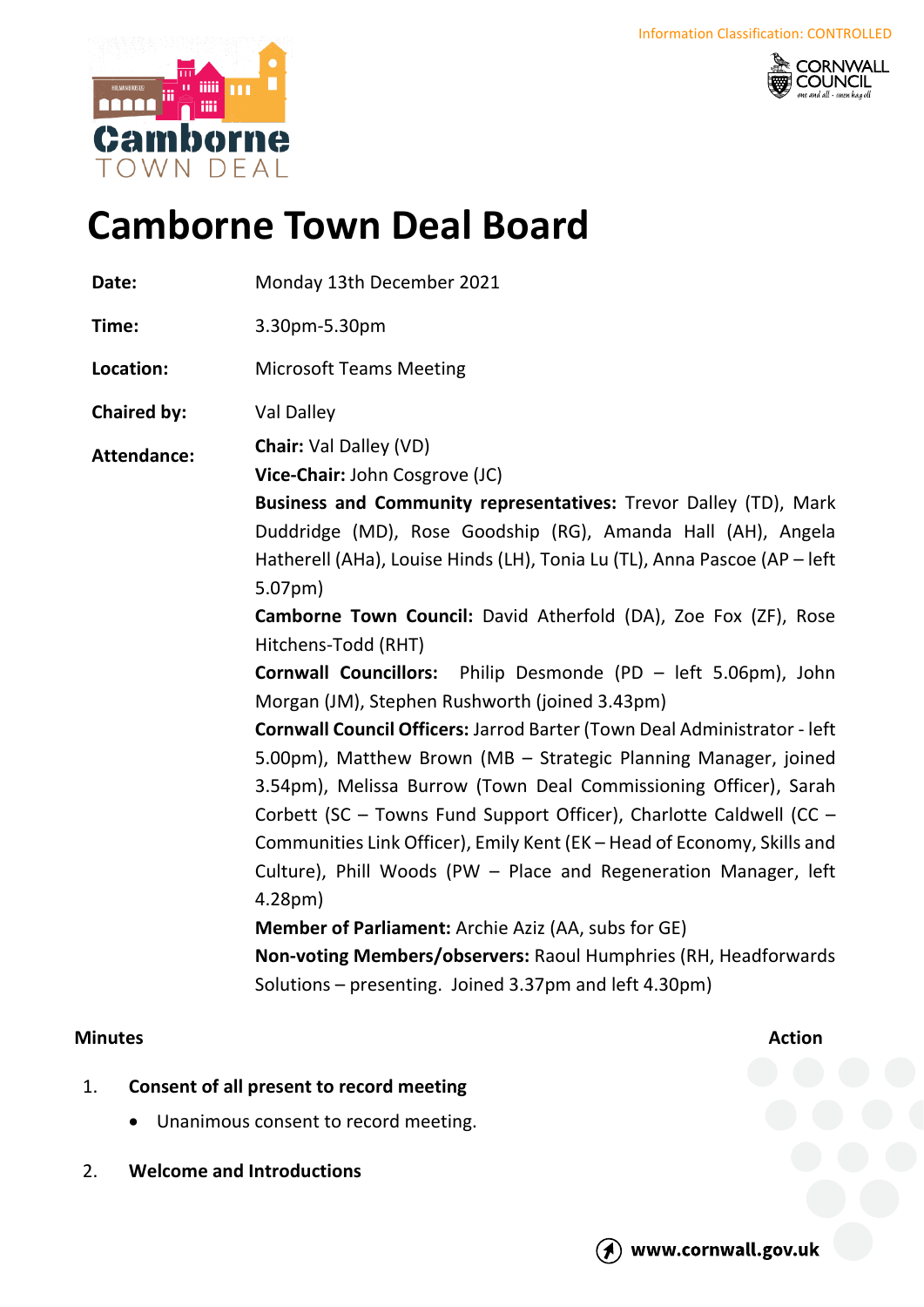• The Chair welcomed the Board.

# 3. **Apologies**

Apologies had been received from Cllr John Morgan (JM) and Samantha Hughes (SH – Camborne Town Council), Rose Hitchens-Todd (RHT – to join for part of meeting), Phill Woods (PW – Place and Regeneration Manager, Cornwall Council, to leave early), Anna Pascoe (to leave at 5pm), George Eustice MP (GE), Claire Hurley (CH – Town Deal Delivery Manager, Cornwall Council)

# 4. **Declarations of Interest**

- VD declared an interest in the Donald Thomas Centre, It's Possible Camborne CIC and Camborne Community Centre
- DA declared an interest in West Cornwall Works CIC
- CC declared an interest in Youth Cafes Cornwall CIC
- AH declared an interest in It's Possible Camborne CIC
- AHa declared an interest in Camborne Contemporary Crafts Hub and Create CIC
- AP declared an interest in Camborne BID
- ZF declared an interest in Camborne Town Council

# 5. **Minutes of the last meeting and action tracker**

- The minutes of the meeting held on  $1<sup>st</sup>$  November 2021 were agreed by the Board as an accurate record. VD proposed that the minutes be accepted, JC seconded and all were in favour.
- The action tracker was noted, all actions had been completed.

# 6. **Town Deal Project Lead Presentations**

# Camborne Contemporary Crafts Hub

- AHa talked through her presentation about the Contemporary Craft Hub project. A copy of the presentation has been circulated with the minutes.
- A discussion followed in which AHa confirmed that surveys had been completed and further work to make the building watertight was to be done. Regarding inclusion, they were running a number of courses to focused on wellbeing, offered a free place on each commercial course and were working with the college to involve people who would not normally go into further education.

# Fibre Park 2

- RH gave a presentation about the Fibre Park 2 project.
- **ACTION 1:** Fibre Park presentation to be circulated to the Board
- In the discussion that followed, RH advised that the Fibre Park would bring good jobs to the area and they were in discussion with interested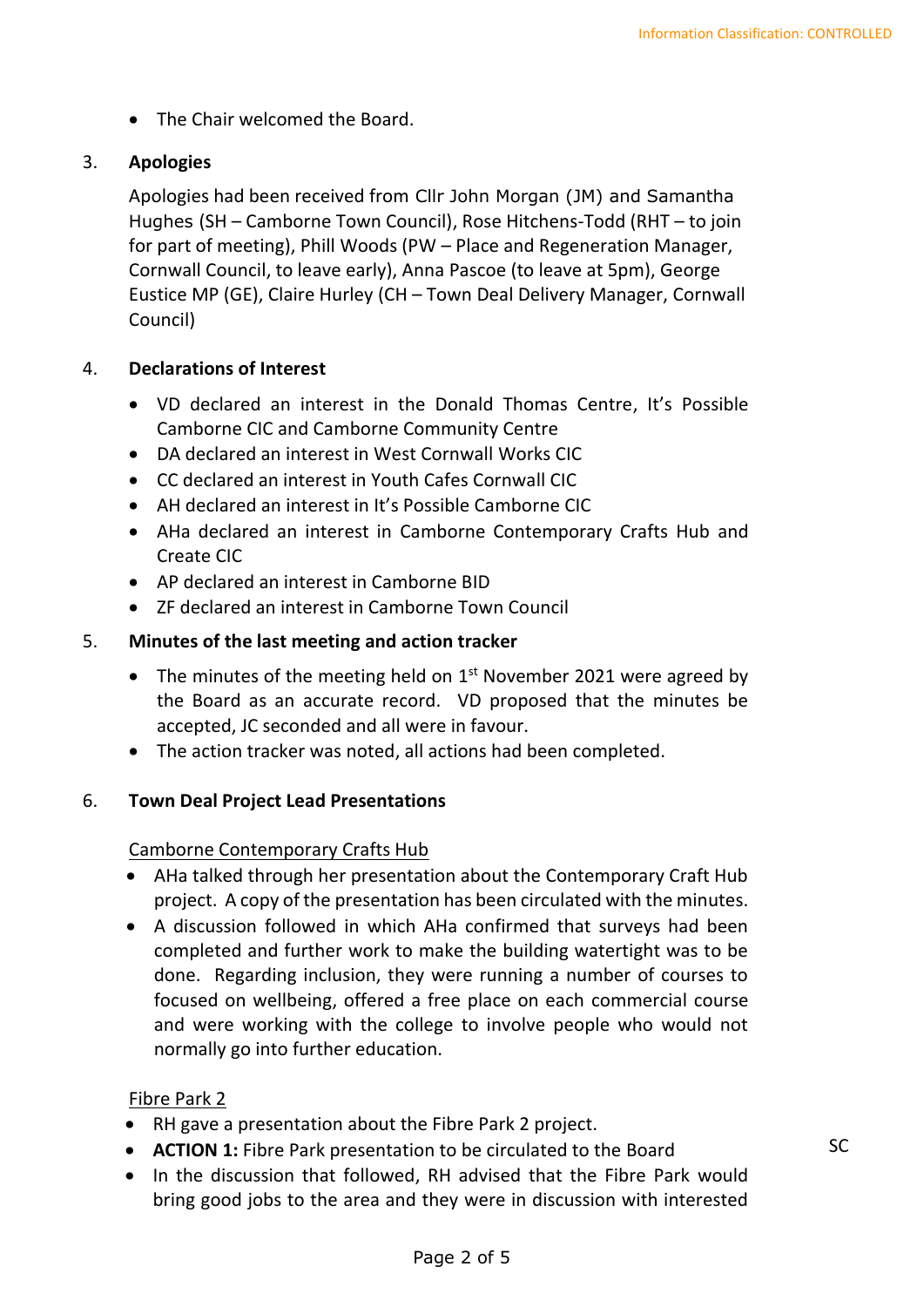businesses. The project also saw local education organisations as an important partner and planned to make space available to them within the building.

#### 7. **Former Buzz Station (Camborne Town Centre project)**

- MB gave an update on work to repurpose funding for this project, with further feedback to follow at the next meeting.
- A project team had been formed and the first of three workshops had been held on 29/11/21.
- The team was reviewing potential options, with reference to the spatial strategy, and aimed to return to the Board by the end of January 2022 with a set of preferred buildings, sites and uses and a firmer position on who would operate the projects. Business plans could then be developed.
- Concerns were raised about the short timeframe and lack of progress on delivering the revised projects. These concerns were acknowledged but it was noted that the process had been agreed by the Board and should result in a robust set of projects. In addition, the Programme Management Office (PMO) had begun discussions with Government to extend the deadline for submitting the project's business case.

#### 7a. **It's Possible Camborne CIC**

- RHT presented a proposal from It's Possible Camborne CIC for it to become the Board's primary revenue generating partner. The CIC would bid for, generate and distribute funding for revenue activity that would assist future occupants and users of the spaces created with Town Deal capital funding.
- The proposal also included that Board members be nominated to join It's Possible Camborne, there should be regular updates from It's Possible Camborne to the Board and a strategic working party should be formed.
- The Board discussed the proposal, including how it would fit with governance arrangements.
- AP felt that additional information should be provided to the board before the proposal was voted on and that an open tender process should be used.
- However, as the arrangement with It's Possible Camborne would not be exclusive the board were content to vote on the matter.
- Those with an interest in It's Possible Camborne abstained. AP had left the meeting and did not participate in the vote.
- VD proposed that the Board accept the proposal and all present were in favour.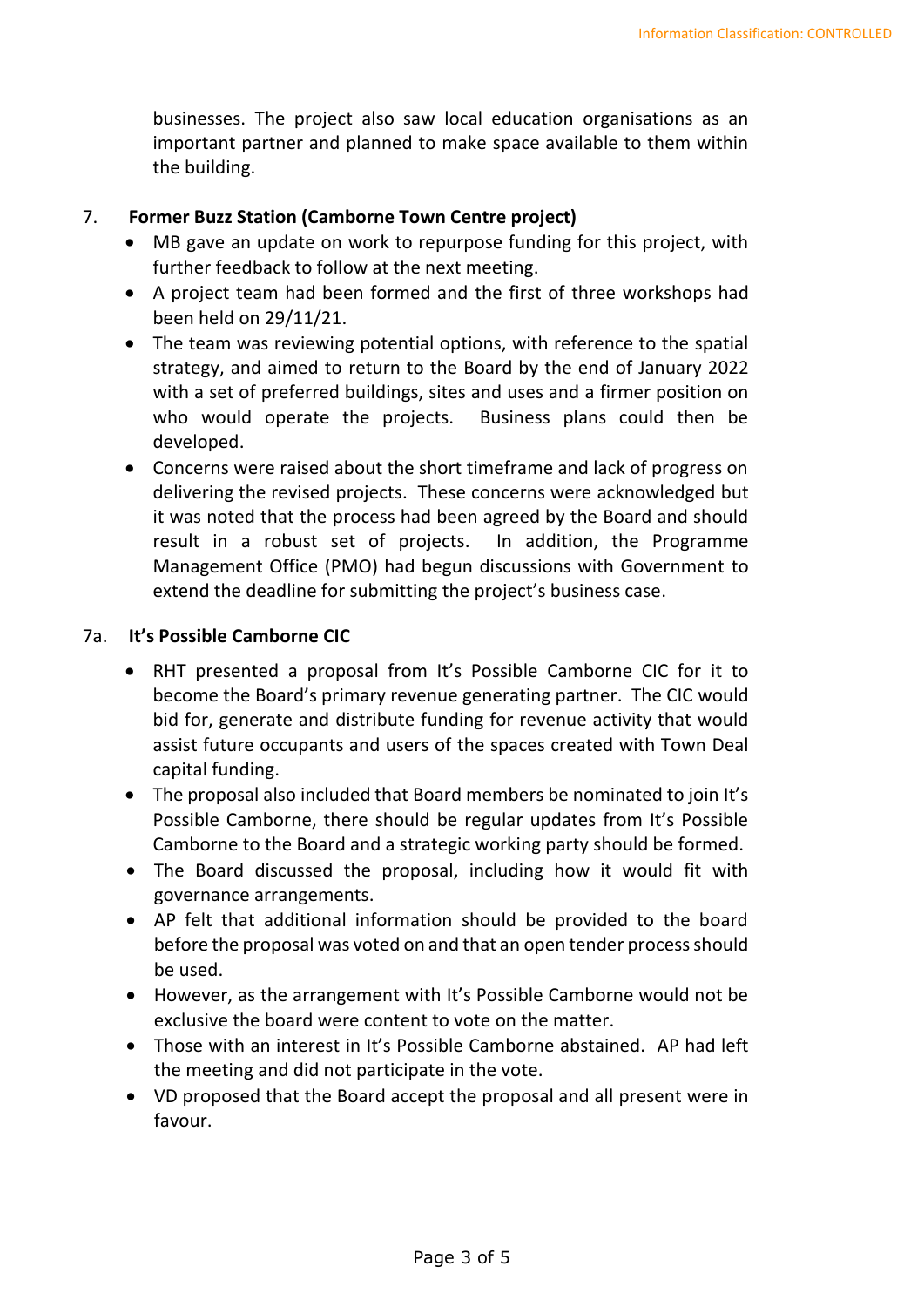Board

# 8. **PMO Update**

- CH advised the Board that projects were making good progress and no significant risks had been reported by Mutual Ventures who would be increasing their work and getting updates from projects fortnightly.
- The report on Maturing Risks and professional opinion from MWJV had been circulated with the agenda pack.
- CH talked through the report and the approaches available to the Board to manage increasing project costs.
- The report recommended that rather than assessing projects' business cases on a rolling basis the Board hold an extra meeting in April and assess them all together so the programme could be reviewed as a whole and, if necessary, decisions could be made on scaling back or rejecting projects to fit the available funding.
- VD proposed that the Board accept the recommendation and all were in favour.
- **ACTION 2:** PMO to arrange date for additional meeting(s) in April. SC

# 9. **Comms Sub Group Update**

- RG reported that Sue Bradbury PR had developed a press release about Camborne Contemporary Craft Hub which had received positive feedback and led to a radio interview with AHa.
- RHT was exploring the next steps with the Deal Makers.
- A communications and marketing brief had been drafted and the budget for communications across the programme period was being developed.

#### 10. **Items for next agenda**

- Park Gerry
- Life Cycle Camborne
- Renovating the Rec

# 11. **Any other business**

- AHa and ZF were selected as reps for It's Possible Camborne CIC, as agreed under Item 7a.
- VD asked for volunteers to man the Town Deal stand at the Expo to be held at Cornwall College on 1/4/22, then at Camborne Community Centre and Redruth Community centre from  $5<sup>th</sup> - 8<sup>th</sup>$  April. ZF put herself forward.
- **ACTION 3:** Board members to let VD or CC know if they can volunteer.
- TD advised that the Town Deal would have a stand at an event being held on 30<sup>th</sup> April, in advance of Trevithick Day, focusing on high tech industries and volunteers might be needed.